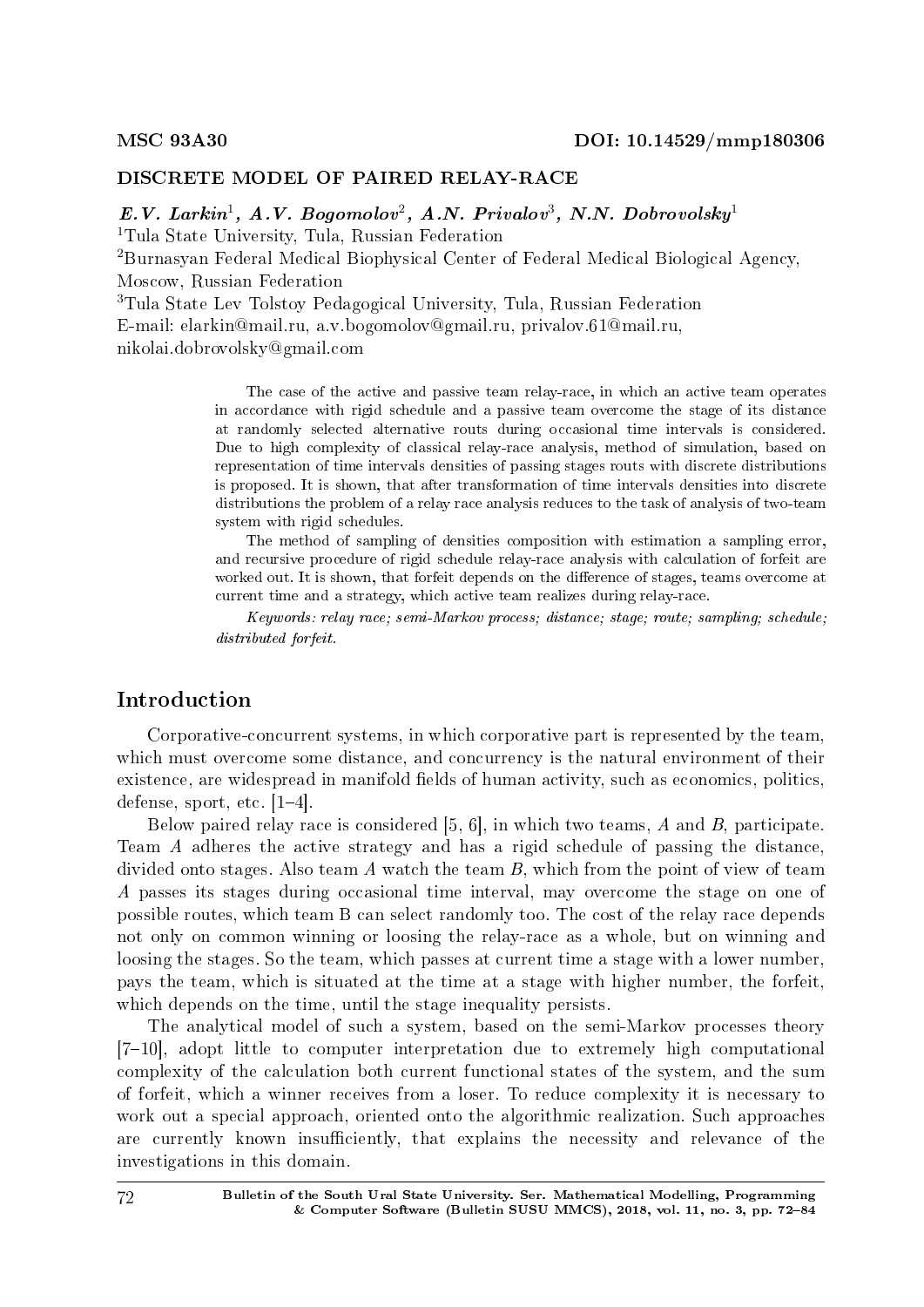# 1. Model of Active and Passive Team Paired Relay Race

Structure of paired relay race under consideration is shown on Fig. 1 [5, 6].



Fig. 1. Relay-races with alternative routes of the partner

On the Fig. 1:

• nodes  $\{A_{a_1}, \ldots, A_{a_j}, \ldots, A_{a_{J-1}}\}$  of graph "Team A" and  $\{B_{a_1}, \ldots, B_{a_j}, \ldots, B_{a_{J-1}}\}$  of graph "Team B" simulate relay points of the distance;

- nodes  $A_{a_0}$  and  $B_{a_0}$  simulate starting points;
- nodes  $^{A}a_{J}$  and  $^{B}a_{J}$  simulate end points of the distance.
- The next assumption when modelling relay race was made:
- two teams, A and B, participate in relay race:
- relay race unfolds in real physical time t;
- the distances are divided into *J* stages;

• participants of team A passes their stages in the time, predetermined with a rigid schedule;

• time intervals of passing  $j(A)$ -th stage,  $1 \leq j(A) \leq j(B)$  by a participant from team A are expressed with determinate, nonrandom values, and densities of these intervals are performed with Dirac  $\delta$ -functions  $\delta(t - T_{j(A)})$ , where  $T_{j(A)}$  is the time of passing *j*-th stage by a participant from the team A;

• *j*-th stage of B team includes  $K(B, j)$  routes;

• time intervals of passing  $k(B, j)$ ,  $1(B, j) \leq k(B, j) \leq K(B, j)$ ,  $1 \leq j \leq J$ , route by team B participants are random ones and are determined with the accuracy to density  $f_{k(B,j)}(t);$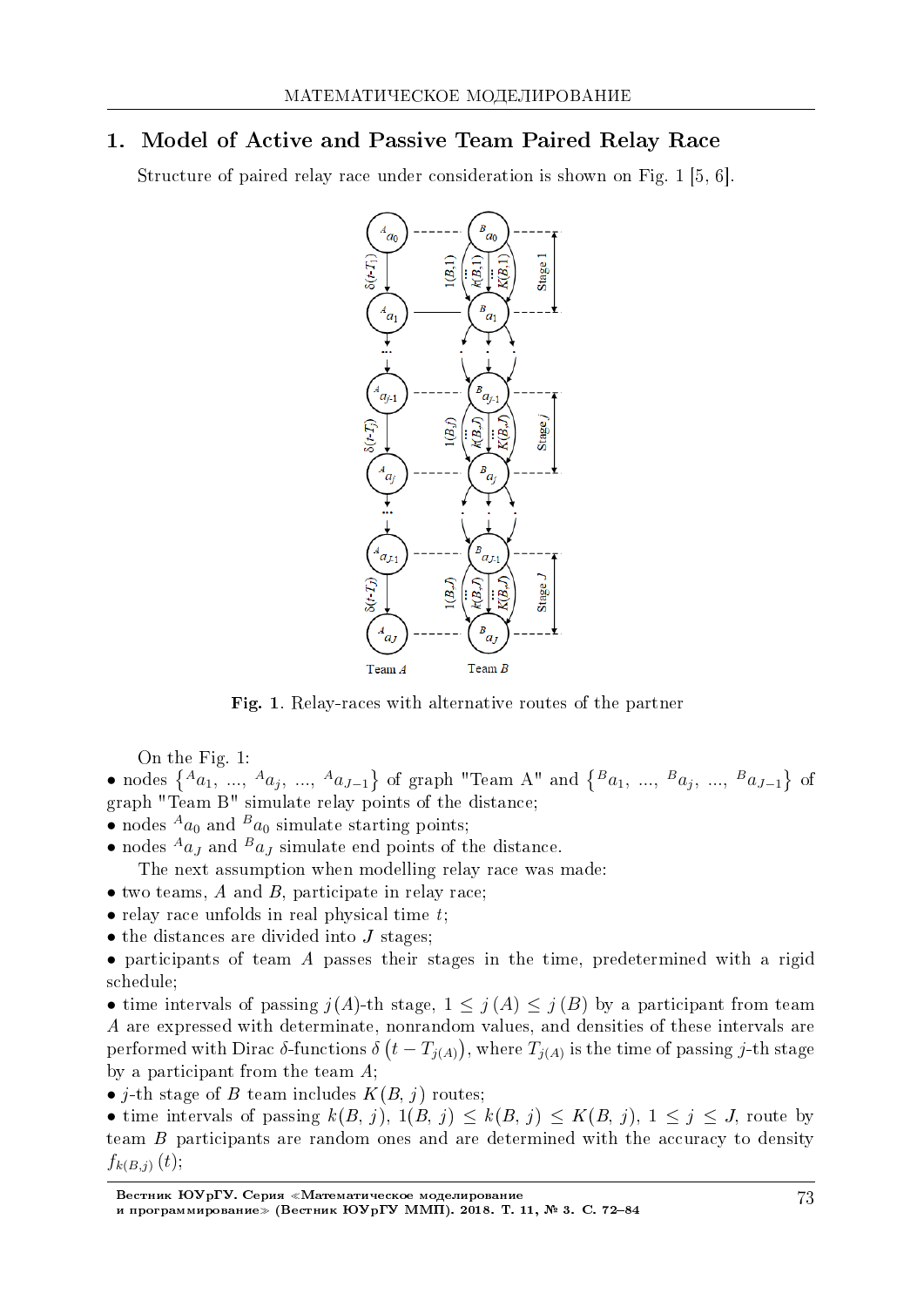• after finishing of  $(j-1)$ -th stage by the  $(j-1)$ -th participant from team B j-th participant may select one of  $K(B, j)$  possible routes of j-th stage with probability  $p_{k(B,j)}$ ,

$$
\sum_{k(B,j)=1}^{K(B,j)} p_{k(B,j)} = 1;
$$

• both teams, A and B, start their distances at once;

• after completion of *j*-th stage by the previous participant the next participant starts  $(i+1)$ -th stage without a lag:

• winning or losing of a stage competition is understood as the completion of the stage the first or not the first;

• the winner's forfeit is distributed in time and depends on the difference of stages, which the winner and loser pass.

The model of the paired relay race may be performed as two-parallel semi-Markov process  $[7-10]$ 

$$
{}^{A}h(t) = \left[ {}^{A}h_{j(A),l(A)}(t) \right], \tag{1}
$$

$$
{}^{B}h(t) = \left[ {}^{B}h_{j(B),l(B)}(t) \right], \tag{2}
$$

where  $^{A}h(t)$ ,  $^{B}h(t)$  are semi-Markov matrices of size  $(J+1) \times (J+1)$ ,

$$
{}^{A}h_{j(A)-1,l(A)}(t) = \begin{cases} \delta(t - T_{j(A)}) \text{, when } 1 \le j(A) \le J(A) \text{ and } l(A) = j(A), \\ 0 \text{ otherwise,} \end{cases}
$$
(3)

$$
{}^{B}h_{j(B)-1,l(B)}(t) = \begin{cases} h_{j(B)}(t), & \text{when } 1 \le j(B) \le J(B) \text{ and } l(B) = j(B), \\ 0 & \text{otherwise,} \end{cases}
$$
 (4)

$$
{}^{B}h_{j(B)}(t) = [h_{1(B,j)}(t), ..., h_{k(B,j)}(t), ..., h_{K(B,j)}(t)], 1 \leq j(B) \leq J(B), \qquad (5)
$$

 $\delta(t - T_{j(A)})$  is the Dirac function;  $T_{j(A)}$  is the rigid time of overcoming  $j(A)$ -th stage by j-th participant of the A;  $h_{k(B,j)}(t) = p_{k(B,j)} \cdot f_{k(B,j)}(t)$  is the weighted time density of overcoming  $k(B, j)$ -th route by j-th participant of team B.

The summation of weighted densities  $h_{k(B,j)}(t)$  gives the time density of the residence of team B participant at stage  $j(B)$ , when passing along any rout:

$$
f_{j(B)}(t) = \sum_{k(B,j)=1}^{K(B,j)=1} h_{k(B,j)}(t).
$$
 (6)

Recursive procedures of the analysis of the relay race and the evaluation of the sum of forfeit is too complicated [5, 6] and unsuitable for cybernation, so simplification of the procedure is quite an actual task.

### 2. Discrete Model

Let us represent time density  $(6)$  as a histogram [11, 12]. For this purpose let us divide domain  $0 \le T_{j(B) \text{ min}} \le \arg \left[ f_{j(B)}(t) \right] \le T_{j(B) \text{ max}} \le \infty$ , where  $T_{j(B) \text{ min}}$  is the lower boundary of the domain,  $T_{j(B) \text{min}}$  is the upper boundary of the domain, onto intervals  $\tau_{\tilde{k}(B,j)-1} \leq t \leq \tau_{\tilde{k}(B,j)}, 1 \leq \tilde{k}(B,j) \leq \tilde{K}(B,j), 1 \leq j \leq J$ , as it is shown in Fig. 2.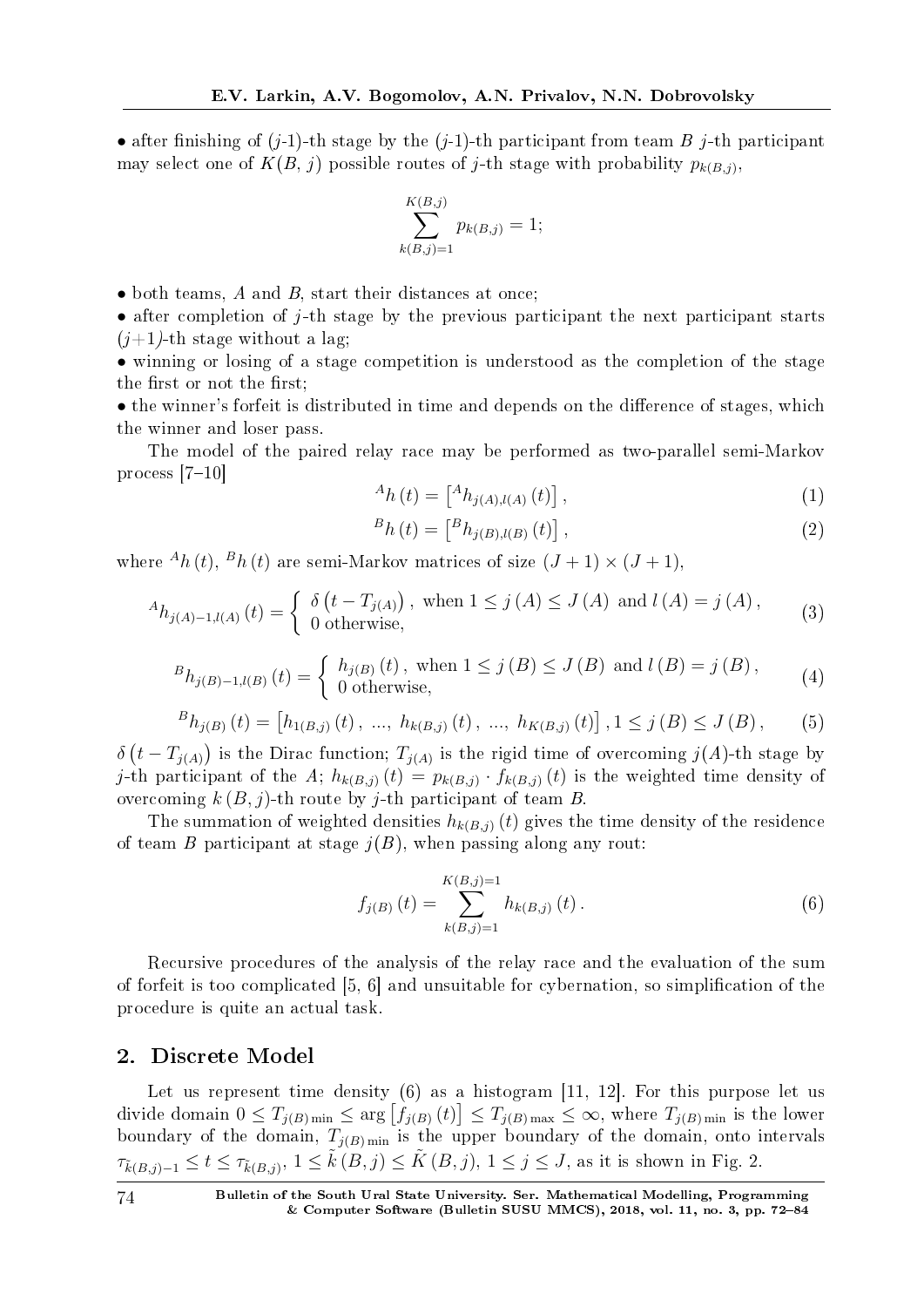

Fig. 2. The density sampling

For the definition of histogram digit parameters it is necessary to set up an accuracy *ε* of the histogram sampling. The value of  $\varepsilon$  may be calculated as follows:

$$
\varepsilon = \int_{0}^{\tau_{0(B,j)}} f_{j(B)}(t) dt + \sum_{\tilde{k}(B,j)=1}^{\tilde{K}(B,j)} \int_{\tilde{k}(B,j)-1}^{\tau_{\tilde{k}(B,j)}} \left| f_{j(B)}(t) - p_{\tilde{k}(B,j)} \right| dt + \int_{\tau_{\tilde{K}(B,j)}}^{\infty} f_{j(B)}(t) dt, \quad (7)
$$

where  $\tau_{\tilde{k}(B,j)-1}$  and  $\tau_{\tilde{k}(B,j)}$  are the left and right boundaries of  $\tilde{k}(B,j)$ -th,  $1 \leq \tilde{k}(B,j) \leq$  $\tilde{K}(B, j)$ , histogram digit, correspondingly,

$$
\tau_{\tilde{k}(B,j)} = \tau_{0(B,j)} + \tilde{k}(B,j) \cdot \Delta_{\tau},\tag{8}
$$

$$
\Delta_{\tau} = \frac{\tau_{\tilde{K}(B,j)} - \tau_{0(B,j)}}{\tilde{K}(B,j)}.
$$
\n(9)

The values of histogram digits  $p_{\tilde{k}(B,j)}$  are calculated as follows:

$$
p_{\tilde{k}(B,j)} = \begin{cases} \int_{0}^{\tau_{1(B,j)}} f_{j(B)}(t) dt, \text{ when } \tilde{k}(B,j) = 1, \\ \int_{\tilde{\tau}_{\tilde{k}(B,j)}}^{\tilde{\tau}_{\tilde{k}(B,j)}} f_{j(B)}(t) dt, \text{ when } 2 \leq \tilde{k}(B,j) \leq \tilde{K}(B,j) - 1, \\ \int_{0}^{\tilde{\tau}_{\tilde{k}(B,j)-1}} f_{j(B)}(t) dt, \text{ when } \tilde{k}(B,j) \leq \tilde{K}(B,j). \end{cases}
$$
(10)

The density sampling task may be putted on and solved as an optimization task [13], where  $\varepsilon \to \text{min}$  is the criterion, and  $\tau_{0(B,j)}, \tau_{\tilde{K}(B,j)}, \tilde{K}(B,j)$  are optimization variables.

 $\text{Rigid time intervals}$   $T_{\tilde{k}(B,j)},$   $1 \leq \tilde{k}(B,j) \leq \tilde{K}(B,j),$  represented arguments of histogram digits, may be calculated as follows:

$$
T_{\ddot{k}(B,j)} = \tau_{\tilde{k}(B,j)-1} + \frac{\Delta_{\tau}}{2}, \ 1 \le \tilde{k}(B,j) \le \tilde{K}(B,j). \tag{11}
$$

Вестник ЮУрГУ. Серия «Математическое моделирование и программирование≫ (Вестник ЮУрГУ ММП). 2018. Т. 11, № 3. C. 72–84 75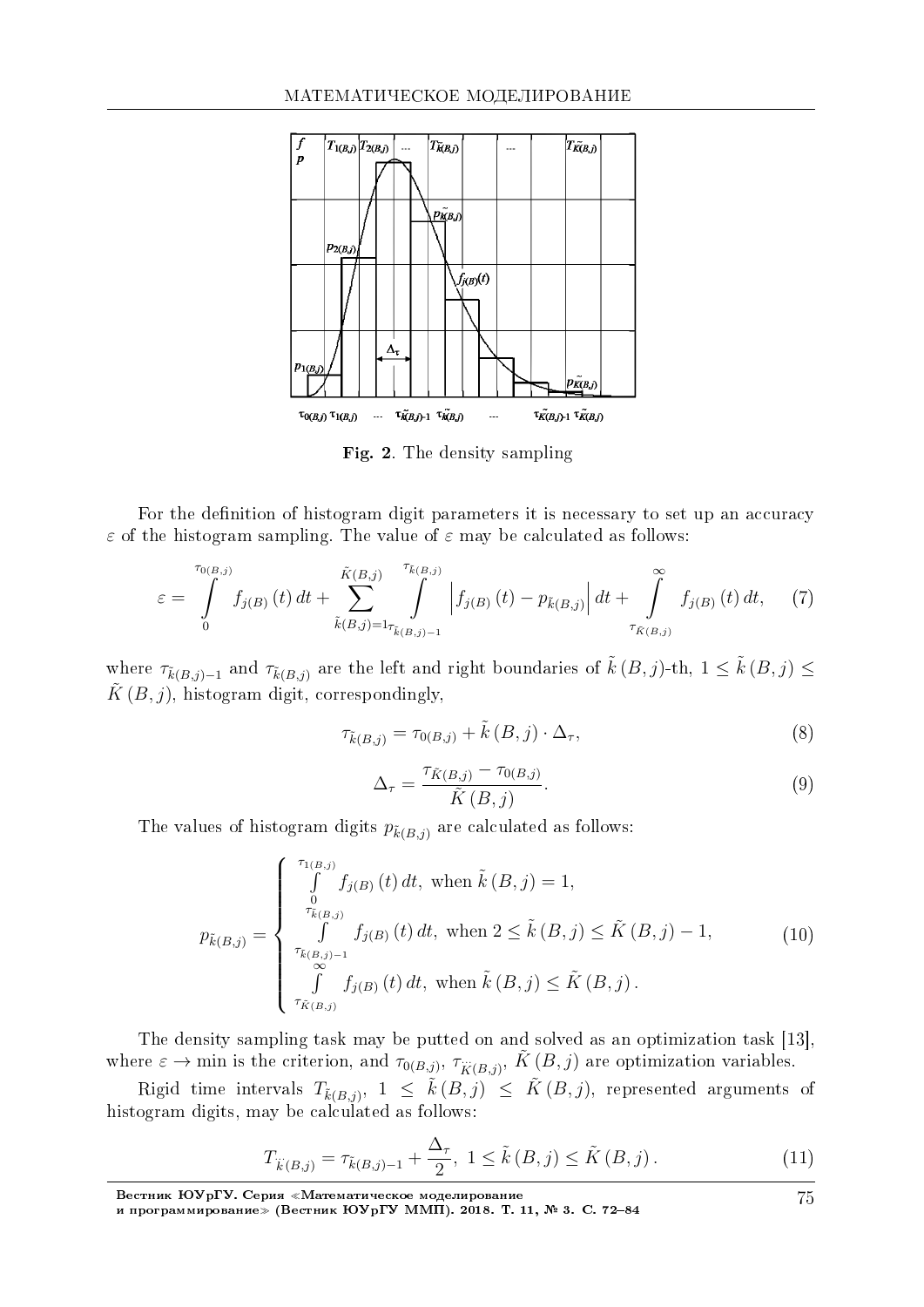Taking into account (10) and (11), one may build up the semi-Markov discrete model of team B operation. The structure of the semi-Markov model is quite alike the structure, shown in the Fig. 1, except that indices  $k(B, j)$  of the primary model should be replaced by indices  $k(B, j)$  in the discrete model, and in common,  $K(B, j) \neq K(B, j)$ .

Discrete operation team B model, based on semi-Markov process is as follows:

$$
{}^{B}\tilde{h}\left(t\right) = \left[{}^{B}\tilde{h}_{j\left(B\right),l\left(B\right)}\left(t\right)\right],\tag{12}
$$

where

$$
{}^{B}\tilde{h}_{j(B)-1,l(B)}(t) = \begin{cases} \tilde{h}_{j(B)}(t), & \text{when } 1 \le j(B) \le J(B) \text{ and } l(B) = j(B), \\ 0 & \text{otherwise,} \end{cases} \tag{13}
$$

$$
{}^{B}\tilde{h}_{j(B)}(t) = \left[ p_{1(B,j)}\delta\left(t - T_{1(B,j)}\right), \dots, p_{\tilde{k}(B,j)}\delta\left(t - T_{\tilde{k}(B,j)}\right), \dots, p_{\tilde{K}(B,j)}\delta\left(t - T_{\tilde{K}(B,j)}\right) \right],
$$
  
1 \le j (B) \le J (B), (14)

 $\mathbb{E}[\text{where } \delta\left(t - T_{\tilde{k}(B,j)}\right), 1 \leq \tilde{k}(B,j) \leq \tilde{K}(B,j) \text{ are Dirac functions}; T_{\tilde{k}(B,j)} \text{ are the rigid.}$ time intervals of overcoming  $j(B)$ -th stage by  $j(B)$ -th participant of team B.

## 3. Formulae for Competition Analysis

Due to the reduction primary model  $(1) - (5)$  to its discrete analogue  $(1)$ ,  $(3)$ ,  $(12)$  $-$  (14), the conception of team B operation may be considered as a rigid schedule [14– 17] relay-race with alternative routes, which on  $j(B)$ -th stage are occasionally selected from  $\tilde{K}(B,j)$  possible routes with probabilities  $p_{\tilde{k}(B,j)}, 1 \leq \tilde{k}(B,j) \leq \tilde{K}(B,j)$ , after the completion  $[j(B)-1]$ -th stage. So general formulae, used in [5, 6] for working out the recursive procedure of competition and relay-races analysis should be adapted to the case under consideration, in which:

- only two teams participate in a relay-race:
- both teams operate due to rigid schedules [18, 19].

The adaptation of formulae gives the next result.

Formulae, which determine the weighted time densities of winning  $j$ -th stage of the race by team A and team B, correspondingly, when both teams start their  $i$ -th stages simultaneously are as follows:

*•* in common case

$$
\psi_{A}^{w}(t) = f_{j(A)}(t) \left[ 1 - F_{j(B)}(t) \right], \psi_{B}^{w}(t) = f_{j(B)}(t) \left[ 1 - F_{j(A)}(t) \right], \tag{15}
$$

where  $F_{\ldots}(t) = \int_0^t$ 0  $f_{\cdot\cdot\cdot}(\theta) \, d\theta$  is the distribution function;  $\theta$  is the auxiliary argument; *•* when rigid schedule

$$
\psi_A^w(t) = \begin{cases} \delta(t - T_{j(A)}) \text{, when } T_{j(A)} = \min\left\{T_{j(A)}, T_{j(B)}\right\}, \\ \text{nonsense, otherwise,} \end{cases}
$$

$$
\psi_B^w(t) = \begin{cases} \delta(t - T_{j(B)}) \text{, when } T_{j(B)} = \min\left\{T_{j(A)}, T_{j(B)}\right\}, \\ \text{nonsense, otherwise.} \end{cases}
$$
(16)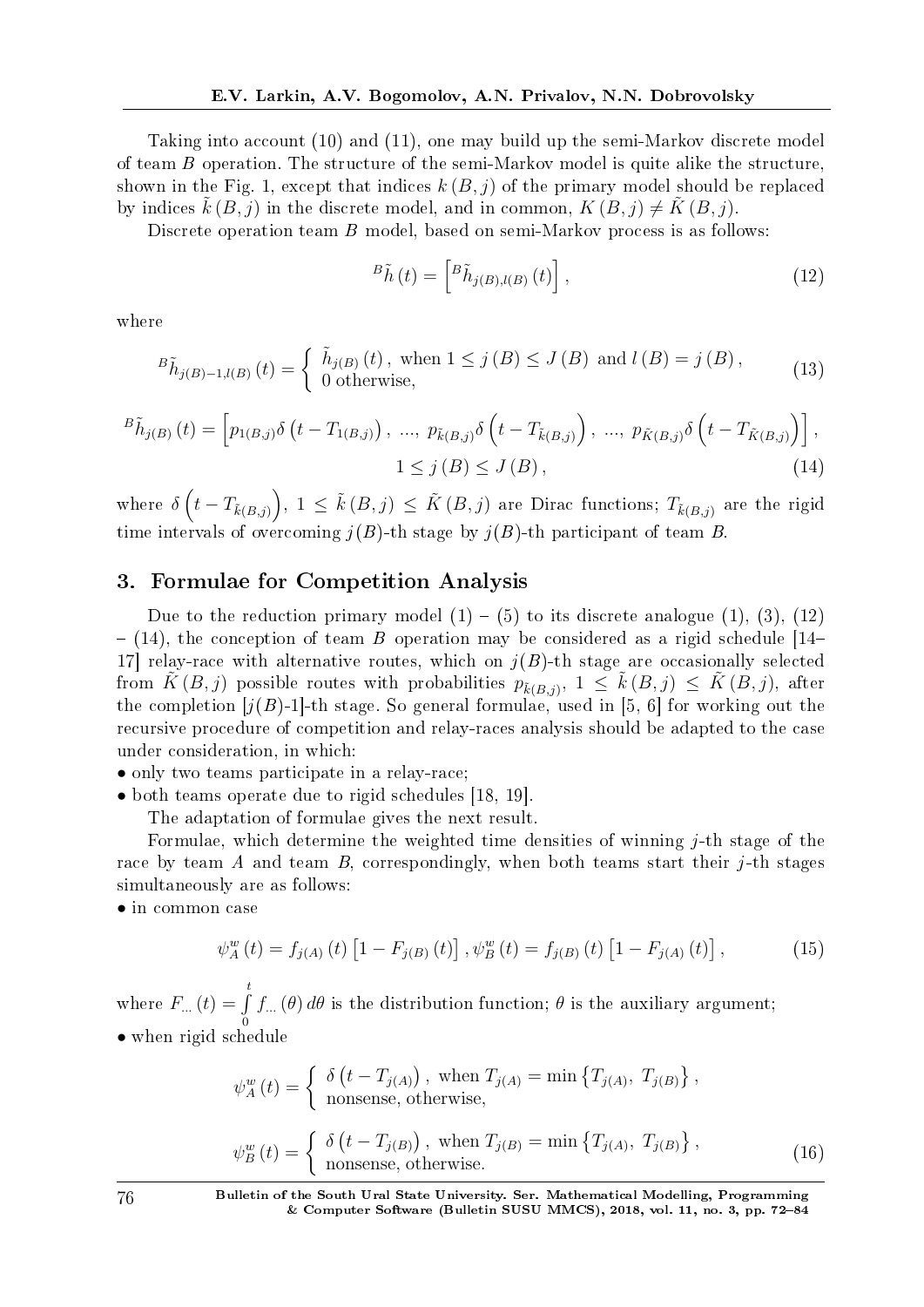Formulae, which determine probabilities of winning  $j$ -th stage of the race by team  $A$ and team B, correspondingly, are as follows:

*•* in common case

$$
\pi_A^w(t) = \int_0^\infty f_{j(A)}(t) \left[1 - F_{j(B)}(t)\right] dt, \ \pi_B^w(t) = \int_0^\infty f_{j(B)}(t) \left[1 - F_{j(A)}(t)\right] dt; \tag{17}
$$

• when rigid schedule

$$
\pi_A^w(t) = \begin{cases} 1, & \text{when } T_{j(A)} = \min \{ T_{j(A)}, \ T_{j(B)} \}, \\ 0 & \text{otherwise,} \end{cases}
$$
\n
$$
\pi_B^w(t) = \begin{cases} 1, & \text{when } T_{j(B)} = \min \{ T_{j(A)}, \ T_{j(B)} \}, \\ 0 & \text{otherwise.} \end{cases}
$$
\n(18)

Formulae, which describe the time density of waiting by the winner team until the loser team finishes the stage

*•* in common case

$$
\varphi_{A \to B}(t) = \frac{\eta(t) \int_{0}^{\infty} f_{j(A)}(\theta) \cdot f_{j(B)}(t + \theta) d\theta}{\int_{0}^{\infty} F_{j(A)}(t) dF_{j(B)}(t)},
$$

$$
\varphi_{B \to A}(t) = \frac{\eta(t) \int_{0}^{\infty} f_{j(B)}(\theta) \cdot f_{j(A)}(t + \theta) d\theta}{\int_{0}^{\infty} F_{j(B)}(t) dF_{j(A)}(t)},
$$
(19)

where  $\eta(t)$  is the Heaviside function,

$$
\eta(t) = \begin{cases} 0, \text{ when } t \le 0, \\ 1, \text{ otherwise;} \end{cases}
$$

*•* when rigid schedule

$$
\psi_{A \to B}(t) = \begin{cases} \delta(t - T_{j(B)} + T_{j(A)}) \text{, when } T_{j(A)} \le T_{j(B)},\\ \text{nonsense, otherwise,} \end{cases}
$$

$$
\psi_{B \to A}(t) = \begin{cases} \delta(t - T_{j(A)} + T_{j(B)}) \text{, when } T_{j(B)} \le T_{j(A)},\\ \text{nonsense, otherwise.} \end{cases}
$$
(20)

It is necessary to admit, that at the rigid schedules case the draw effect emerges. It is impossible in common case, when there is an infinitesimal probability of  $A$  and  $B$ teams stage passing time intervals coincidence, is quite real when at rigid schedule case  $T_{j(A)} = T_{j(B)}$ .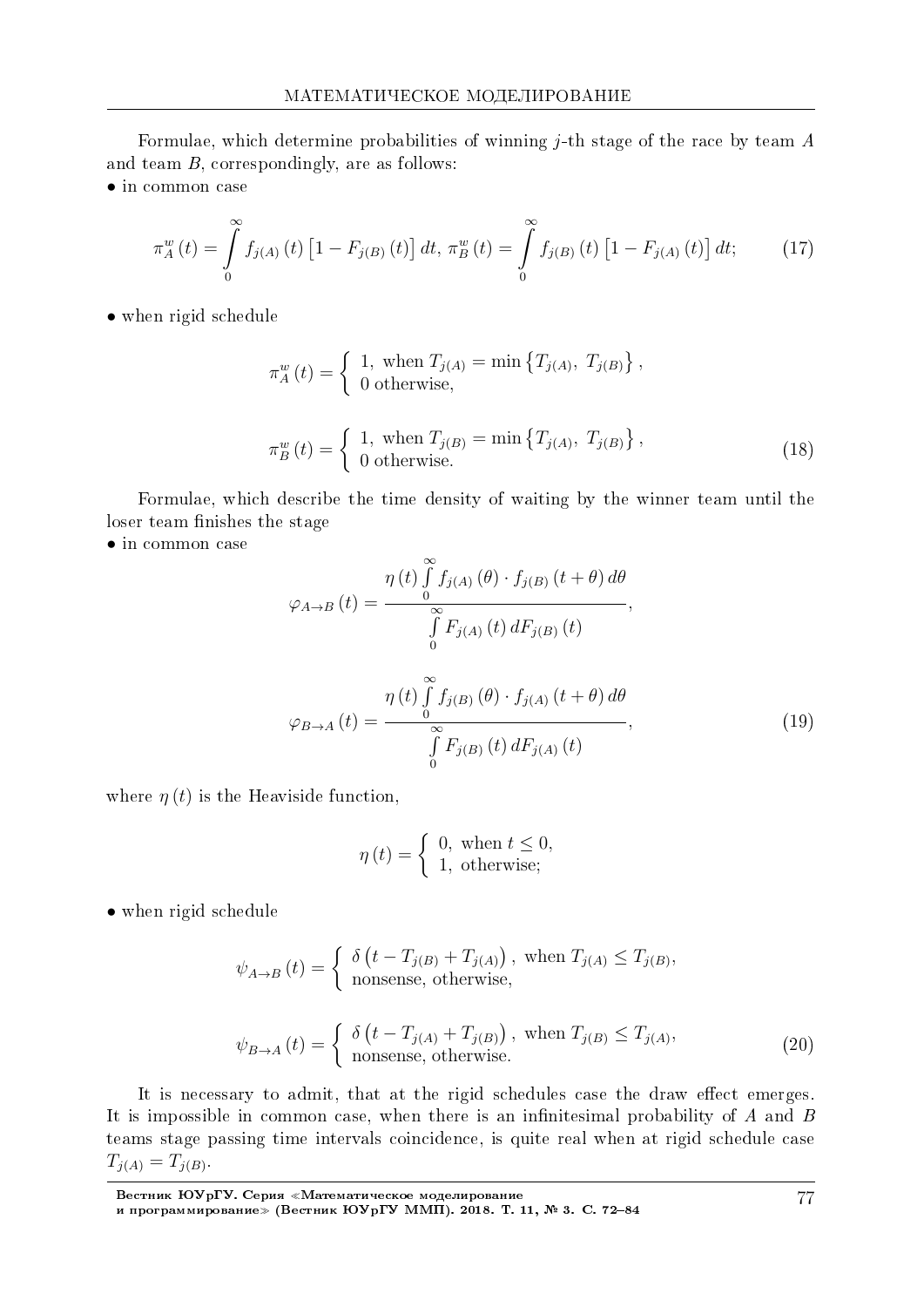## 4. Recursive Procedure of Evaluation of Forfeit

Recursive procedure of evaluation of forfeit should be considered in the twodimensional space of functional states, shown in Fig. 3 [20].

The states of space are formed as Cartesian product of sets  $[1 (A), ..., j (A), ..., J (A), J (A) + 1]$  and  $[1 (B), ..., j (B), ..., J (B), J (B) + 1]$ . Elements of sets perform the stages, which participants of teams A and B overcome at the current time. There are additional elements in the sets under consideration, namely  $J(A) + 1$  and  $J(B) + 1$ . These elements simulate states, which teams fall into after completion J-th stages of distances. The race begins from state  $[1(A), 1(B)]$  and ends at state  $[J(A)+1, J(B)+1]$ . Wandering through the space has the character of evolution, in which after every switch one (horizontal and vertical arrows in Fig. 3) or two (diagonal arrows in Fig. 3) elements of vector  $[j(A), j(B)]$  increments by unit. Switches continue until the vector reaches the state  $[J(A) + 1, J(B) + 1]$ .



Fig. 3. The space of functional states

Time intervals of passing stage  $i(B)$  depend on route  $\tilde{k}(B, i)$ , which team B select for passing  $j(B)$ -th stage. Common number of routes selected for passing distance as a whole is equal to

$$
L = \prod_{j=1}^{J} \tilde{K}(B, j).
$$
 (21)

Let us extract from all possible routes of team B route

$$
s_{l(B)} = \left[ \tilde{k}(B,1), \, \dots, \, \tilde{k}(B,j), \, \dots, \, \tilde{k}(B,J) \right],\tag{22}
$$

and evaluate the forfeit, which team A received from the team *B*, when evolution of team *B* will be developed on route (23).

For evaluation of the evolution effectiveness lets utilize quite a natural model of forfeit, defined as the distributed payment by opponent team B to gamer team A,  $\sigma_{i(A),i(B)}(t)$ , value of which depends on time. Below the case of payment by opponent team  $B$  to gamer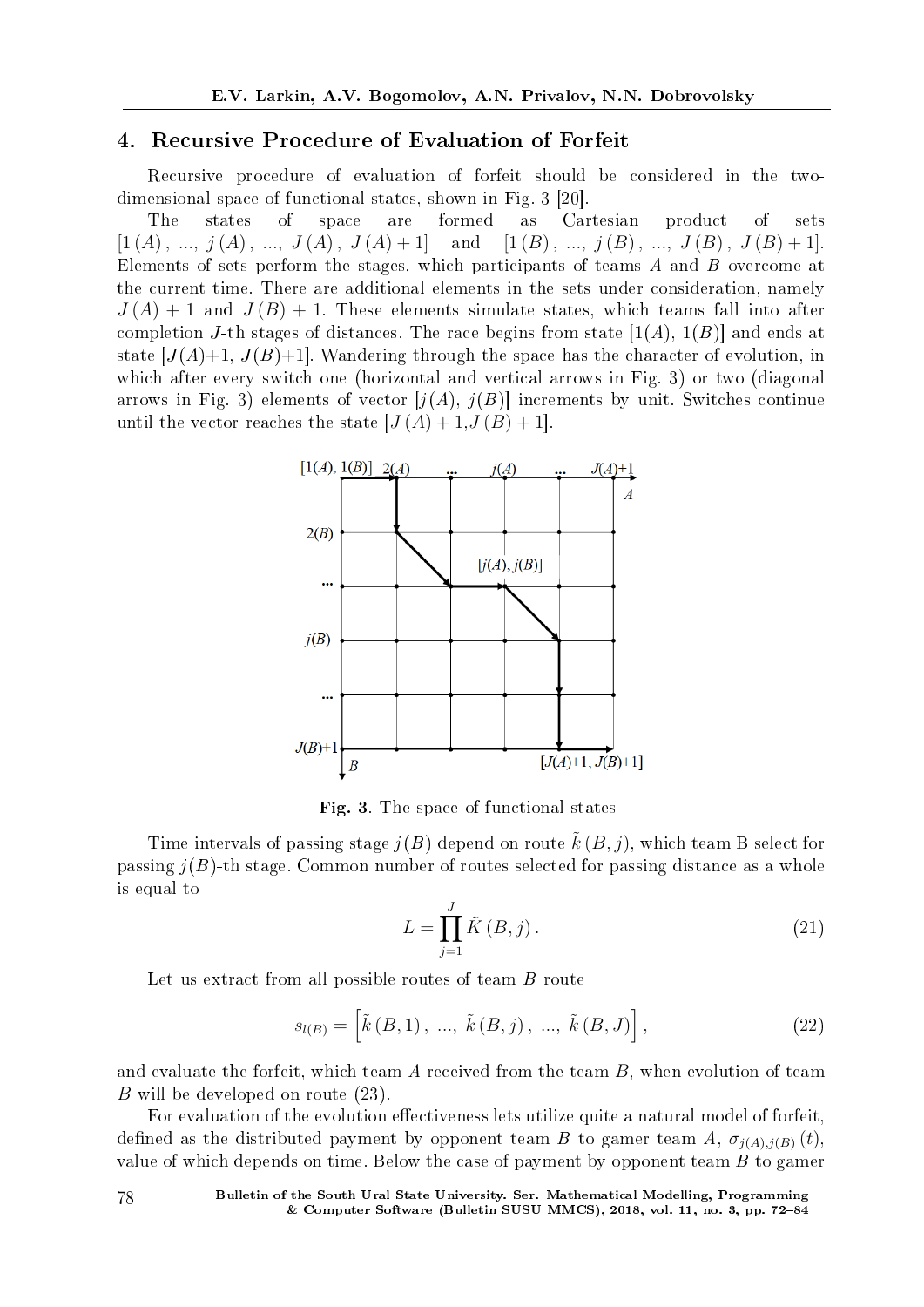team A,  $\sigma_{i(A),i(B)}(t)$ , is considered. Rate of payment,  $\sigma_{i(A),i(B)}(t)$ , is as follows:

$$
\sigma_{i(A),j(B)}(t) \begin{cases}\n>0, \text{ when } i(A) > j(B), \\
= 0, \text{ when } i(A) > j(B), \\
< 0, \text{ when } i(A) < j(B),\n\end{cases}
$$
\n(23)

where  $1 \leq i(A), j(B) \leq J+1$ .

For the evaluation of common forfeit, which team  $A$  receives from  $n$ -th team  $B$ , one can use the recursive procedure, for realization of which it is necessary to introduce the auxiliary time intervals  $\theta_s(A), \theta_s(B)$ , where s is the number of previous switches.

When starting the competition from the initial functional state  $[1(A), ..., 1(B)]$  no switches is done  $(s = 0)$ , substitutions  $\theta_0(A) \Leftarrow T_{1(A)}$  and  $\theta_0(B) \Leftarrow \tau_{1(B)}$  should be made. and time intervals  $\theta_0(A)$ ,  $\theta_0(B)$  compete between them. A possible result of competition may be the next:

a) if  $\theta_0(A) < \theta_0(B)$ , then wins team A, and  $\Theta_0^* = {\theta_0^*(A)} = \min{\{\theta_0(A), \theta_0(B)\}}$ ,  $\theta_0^* \Leftarrow \theta_0^* (A), r = 1;$ 

b) if  $\theta_0(A) > \theta_0(B)$ , then wins team B, and  $\Theta_0^* = {\theta_0^*(B)} = \min{\{\theta_0(A), \theta_0(B)\}}$ ,  $\theta_0^* \Leftarrow \theta_0^*(B), r = 1;$ 

c) if  $\theta_0(A)=\theta_0(B)$ , then competition is in a draw, and  $\Theta_0^* = {\theta_0^*(A), \theta_0^*(B)} =$  $\min \{\theta_0(A), \theta_0(B)\}, \theta_0^* \Leftarrow \theta_0^*(A) = \theta_0^*(B), r = 2.$ 

The value of forfeit is equal as follows:

$$
\sigma_s(A, B, l) = \int_{0}^{\theta_s^*} \sigma_{1(A), 1(B)}(t) dt.
$$
 (24)

Substitutions for preparing the next step of recursion are as follows:

• indices of  $\theta_0(A)$ ,  $\theta_0(B)$ , and  $\sigma_{i(A),j(B)}(t)$  should be replaced with

$$
s \Leftarrow 0 + r,\tag{25}
$$

$$
i(A) = \begin{cases} i(A) + 1 \text{ in the case a), c}, \\ i(A) \text{ in the case a}, \\ j(B) = \begin{cases} j(B) + 1 \text{ in the case b), c}, \\ j(B) \text{ in the case a}; \end{cases} \tag{26}
$$

• time intervals, which will compete further should be replaced as follows

$$
\theta_s(A) \Leftarrow \begin{cases} T_{2(A)} \text{ in the cases a), c}, \\ \theta_0(A) - \theta_0^* \text{ in the case b}, \\ \theta_s(B) \Leftarrow \begin{cases} T_{2(B)} \text{ in the cases b), c}, \\ \theta_0(A) - \theta_0^* \text{ in the case a}. \end{cases} \tag{27}
$$

In such a way the second step or recursion rigid time intervals  $\theta_s(A)$ ,  $\theta_s(B)$  will compete between them.

Let us assume that  $(s = v)$ -th step of the recursion vector of functional state of semi-Markov process is  $[i(A), j(B)]$ , and time intervals  $\theta_{v}(A), \theta_{v}(B)$  compete between them. The possible result of the competition may be the next: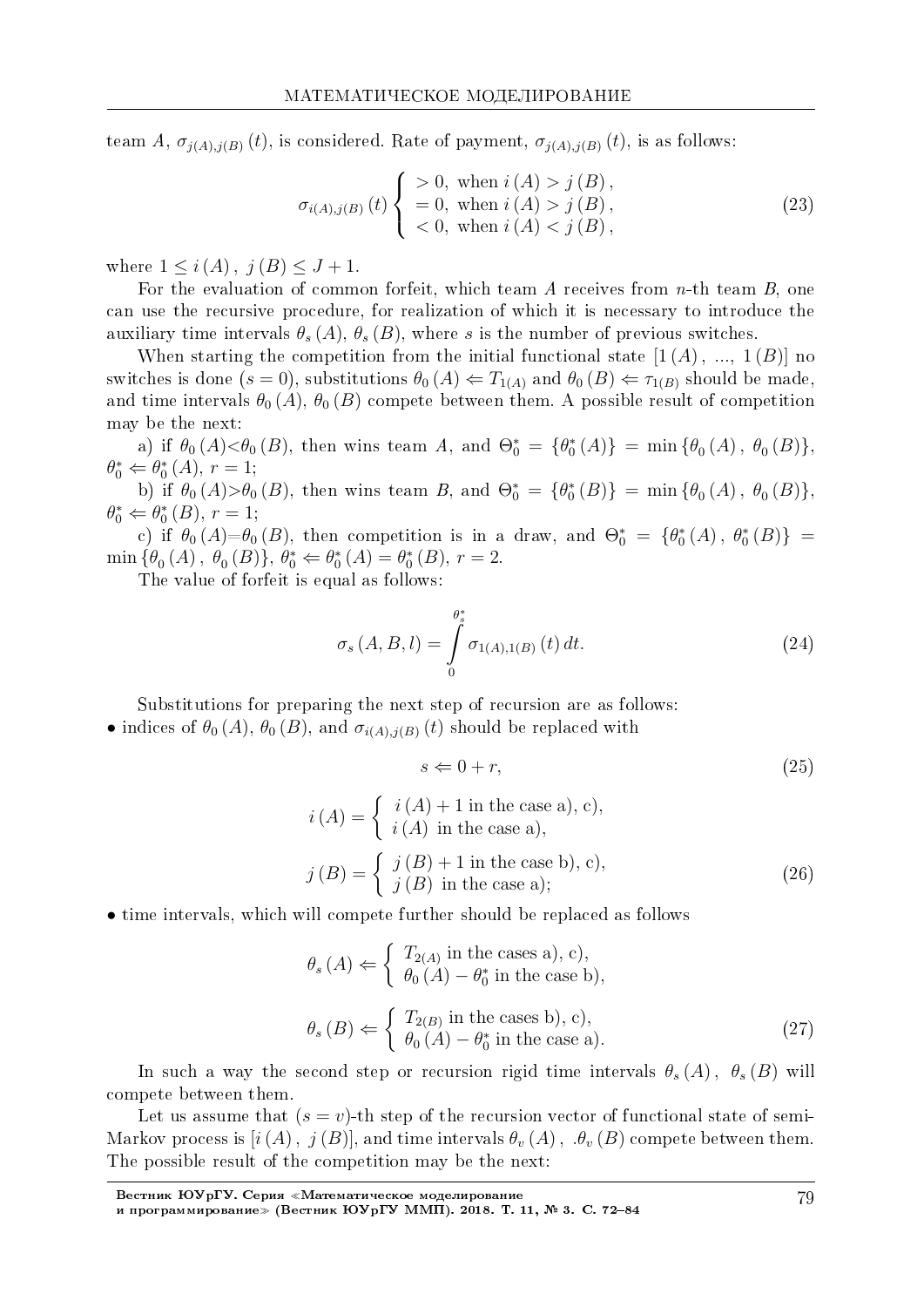a) if  $\theta_v(A) < \theta_v(B)$ , then wins team A and  $\Theta_s^* = \{\theta_v^*(A)\} = \min{\{\theta_v(A), \theta_v(B)\}},$  $\theta_s^* \Leftarrow \theta_v^*(A), s \Leftarrow v + 1;$ 

b) if  $\theta_v(A) > \theta_v(B)$ , then wins team B and  $\Theta_s^* = {\theta_v^*(B)} = \min{\theta_v(A), \theta_v(B)},$  $\theta_s^* \Leftarrow \theta_v^*(B), s \Leftarrow v + 1;$ 

c) if  $\theta_{s(r-1)}(m) = \theta_{s(r-1)}(n)$ , then competition is in a draw,  $\Theta_s^* = \{\theta_v^*(A), \theta_v^*(B)\} =$  $\min \{\theta_v(A), \theta_v(B)\}, s \Leftarrow v + 2.$ 

The value of forfeit is calculated as follows

$$
\sigma_s(A, B, l) = \int\limits_0^{\theta_s^*} \sigma_{i(A), j(B)}(t) dt.
$$
\n(28)

Substitutions for preparing the next step of recursion are as follows:

• indices of  $\theta_s(A)$ ,  $\theta_s(B)$ , should be replaced with index

$$
s \Leftarrow v + r; \tag{29}
$$

- indices of  $\sigma_{i(A),i(B)}(t)$  should be replaced in accordance with (26);
- *•* time intervals, which will compete further

$$
\theta_s(A) \Leftarrow \begin{cases} T_{i(A)} \text{ in the cases a), c}, \\ \theta_v(A) - \theta_v^* \text{ in the case b}, \\ \theta_s(B) \Leftarrow \begin{cases} T_{j(B)} \text{ in the cases b), c}, \\ \theta_v(A) - \theta_{sv}^* \text{ in the case a}. \end{cases} \tag{30}
$$

Let us assume, that the last step of recursion only team A stays in the race, and time, it spends from a previous switch till finishing  $J$ -th stage, obtained on previous stage of recursion, is  $\theta_{s(A)} = \theta_s^*$ . The value of forfeit on the last stage in this case is equal as follows:

$$
\sigma_s(A, B, l) = \int_{0}^{\theta_{s_0}^*} \sigma_{J(A)-1, J(B)}(t) dt.
$$
\n(31)

The common sum of forfeit, which team A receives from team B, is as follows

$$
\sigma(A, B, l) = \sum_{s} \sigma_{s}(A, B, l).
$$
\n(32)

The common sum of forfeit, which m-th team receives from all other teams, is as follows

$$
\sigma(A, B) = \sum_{l=1}^{L} \sigma(A, B, l).
$$
\n(33)

It is necessary to admit, that the common sum of forfeit,  $\sigma(A, B)$ , team A receives from team B, depends of its own rigid schedule and distributions of time intervals (5). The only way to change sum of forfeit  $\sigma(A, B)$  in a relay-race is changing team A schedule only. This is an essential obstacle, from point of view of putting and solving the forfeit optimization task.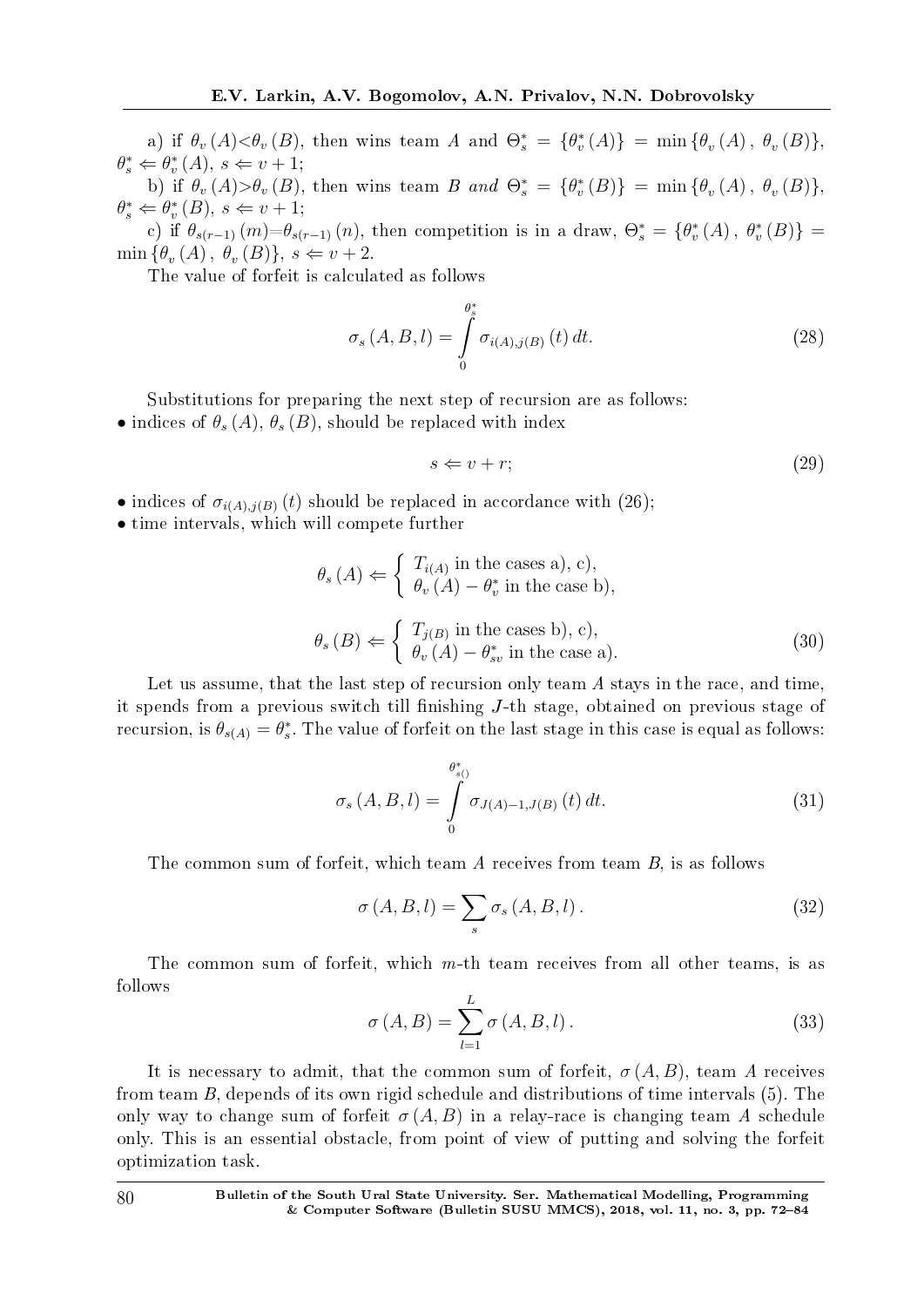## Conclusion

In such a way in this paper proposed procedure of relay-races analysis, based on simulation of team  $A$ , as a system with a rigid schedule, and team  $B$  as a system with alternative routs of passing stages. The next step of simulation is the reducing initial semi-Markov model of team B activity to the abstraction with discrete distributions of passing stages time intervals, the task, as a whole, to analysis the concurrent system with rigid schedules of participants. This permits to work out rather simple computational procedure of the forfeit sum calculation.

Solving the problem of calculation the sum of the forfeit, which active team A gets from its opponent team B, permits to work out the optimal strategy of A team behaviour with use, f.e. game theory [21, 22]. The tactics of optimal game strategies realization is to rescheduling of passing by team A the remaining stages of distance at the expense of acceleration/deceleration its activity on the certain stages with taking into account restriction of its own resources, possible response of opponents etc.

Acknowledgements. The research was carried out within the state assignment of the Ministry of Education and Science of the Russian Federation (No 2.3121.2017/PCH).

## References

- 1. Valk R. Concurrency in Communicating Object Petri Nets. Concurrent Object-Oriented *Programming and Petri Nets*, 2001, pp. 164–195. DOI:  $10.1007/3-540-45397-0=5$
- 2. Chatterjee K., Jurdzinski M., Henzinger T. Simple Stochastic Parity Games. Lecture Notes in Computer Science, 2003, vol. 2803, pp. 100-113. DOI: 10.1007/978-3-540-45220-1\_11
- 3. Eisentraut C., Hermanns H., Zhang L. Concurrency and Composition in a Stochastic World.  $CONCUR 2010-Concurrency Theory$ , 2010, pp. 21-39.
- 4. Wooldridge M. An Introduction to Multi-Agent Systems. Chichester, John Wiley and Sons, 2009.
- 5. Ivutin A.N, Larkin E.V. Simulation of Concurrent Games. Bulletin of the South Ural State University. Series: Mathematical Modelling, Programming and Computer Software, 2015, vol. 8, no. 2, pp. 43–54. DOI: 10.14529/mmp150204
- 6. Larkin E.V., Ivutin A.N., Kotov V.V., Privalov A.N. Simulation of Relay-Races. Bulletin of the South Ural State University. Series: Mathematical Modelling, Programming and Computer  $Software, 2016, vol. 9, no. 4, pp. 117–128. DOI: 10.14529/mmp160411$
- 7. Jiang Q., Xi H.-S., Yin B.-Q. Event-Driven Semi-Markov Switching State-Space Control Processes. IET Control Theory and Applications, 2012, vol. 6, no. 12, pp. 1861–1869. DOI: 10.1049/iet-cta.2011.0174
- 8. Yang T., Zhang L., Yin X. Time-Varying Gain-Scheduling-Error Mean Square Stabilisation of Semi-Markov Jump Linear Systems. IET Control Theory and Applications, 2016, vol. 10, no. 11, pp. 1215-1223. DOI: 10.1049/iet-cta.2015.1327
- 9. Korolyuk V., Swishchuk A. Semi-Markov Random Evolutions. N.Y., Springer Science and Buseness Media, 1995. DOI: 10.1007/978-94-011-1010-5
- 10. Limnios N., Swishchuk A. Discrete-Time Semi-Markov Random Evolutions and Their Applications. Advances in Applied Probability, 2013, vol. 45, no. 1, pp. 214–240. DOI: 10.1239/aap/1363354109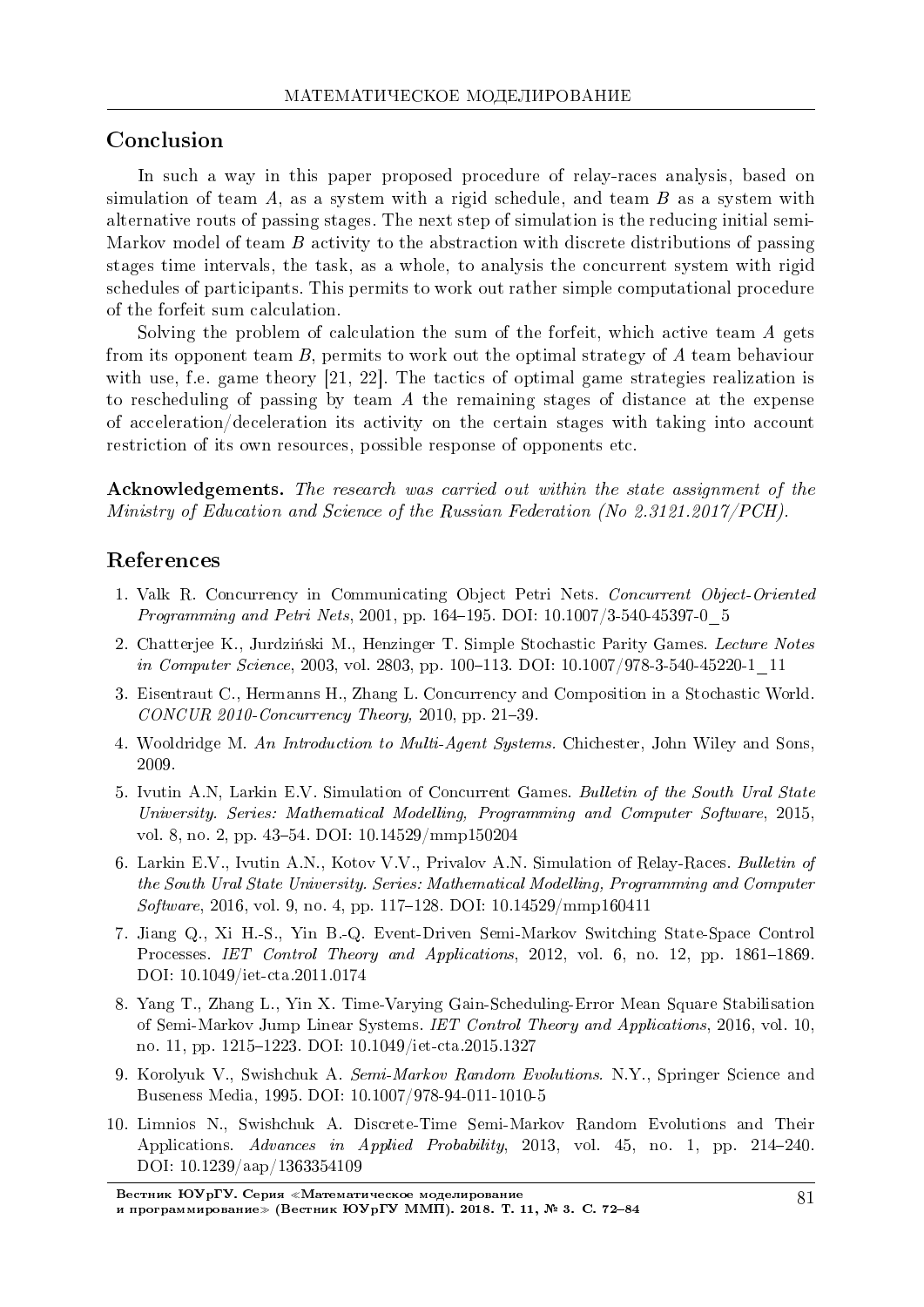- 11. Bauer H. Probability Theory. Berlin, N.Y., Walter de Gruyter, 1996. DOI: 10.1515/9783110814668
- 12. Shiryaev A.N. Probability. N.Y., Springer Science and Business Midia, 1996. DOI: 10.1007/978-1-4757-2539-1
- 13. Squillante M.S. Stochastic Analysis and Optimization of Multiserver Systems. Run-Time Models for Self-Managing Systems and Applications. Mathematic Subject Classification. Basel, Springer Basel, 2010, pp. 1–15. DOI: 10.1007/978-3-0346-0433-8\_1
- 14. Pinedo M.L. Scheduling. Theory: Algorithms and Systems. N.Y., Springer Science and Business Media, 2016. DOI: 10.1007/978-1-4614-2361-4
- 15. Khodr Y.M. Scheduling Problems and Solutions. N.Y., Nova Science, 2012.
- 16. Drozdowski M. Scheduling for Parallel Processing. London, Springer, 2009. DOI: 10.1007/978- 1-84882-310-5
- 17. Gawiejnowicz S. Time-Dependent Scheduling. Berlin, Springer, 2008. DOI: 10.1007/978-3- 540-69446-5
- 18. Heymann M. Concurrency and Discrete Event Control. IEEE Control Systems Magazine, 1990, vol. 10, pp. 103-112. DOI: 10.1109/37.56284
- 19. Larkin E.V., Ivutin A.N. "Concurrency" in M-L-Parallel Semi-Markov Process. 2017 International Conference on Mechanical, Aeronautical and Automotive Engineering (ICMAA 2017). MATEC Web of Conferences, 2017, vol. 108, no. 05003, 5 p.
- 20. Larkin E.V., Bogomolov A.V., Privalov A.N., Dobrovolsky N.N. Relay-Races Along Selectable Routes. Bulletin of the South Ural State University. Series: Mathematical Modelling, Programming and Computer Software, 2015, vol. 11, no. 1, pp. 16-24.
- 21. Attar A., Campioni E., Piaser G. On Competing Mechanisms under Exclusive Competition. Games and Economic Behavior. Toulouse School of Economics, 2015, no. TS-609, 17 p.
- 22. Hokan T., Thomson W. Cooperative Game Theory. International Encyclopedia of Social and  $Behavioral$  Sciences, 2015, pp. 867-880.

Received July 9, 2018

#### VДK 519.837 DOI: 10.14529/mmp180306

#### ДИСКРЕТНАЯ МОДЕЛЬ ПАРНЫХ ЭСТАФЕТ

Е.В. Ларкин<sup>1</sup>, А.В. Богомолов<sup>2</sup>, А.Н. Привалов<sup>3</sup>, Н.Н. Добровольский<sup>1</sup> <sup>1</sup>Тульский государственный университет, г. Тула, Российская Федерация <sup>2</sup>Государственный научный центр Российской Федерации – Федеральный медицинский биофизический центр им. А.И. Бурназяна, г. Москва, Российская Федерация

 ${}^{3}$ Тульский государственный педагогический университет им. Л.Н. Толстого,

г. Тула, Российская Федерация

Рассматриваются эстафеты с активной и пассивной командами, в которых активная команда работает в соответствии с жестким расписанием, а пассивная команаа преодолевает стадии дистанции по случайно выбранным альтернативным маршрутам в течение случайного временного интервала. Вследствие высокой вычислительной сложности задачи классического анализа эстафет предложен метод моделирования, основанный на представлении плотностей распределения временных интервалов прохождения этапов дискретными распределениями. Показано, что после преобразования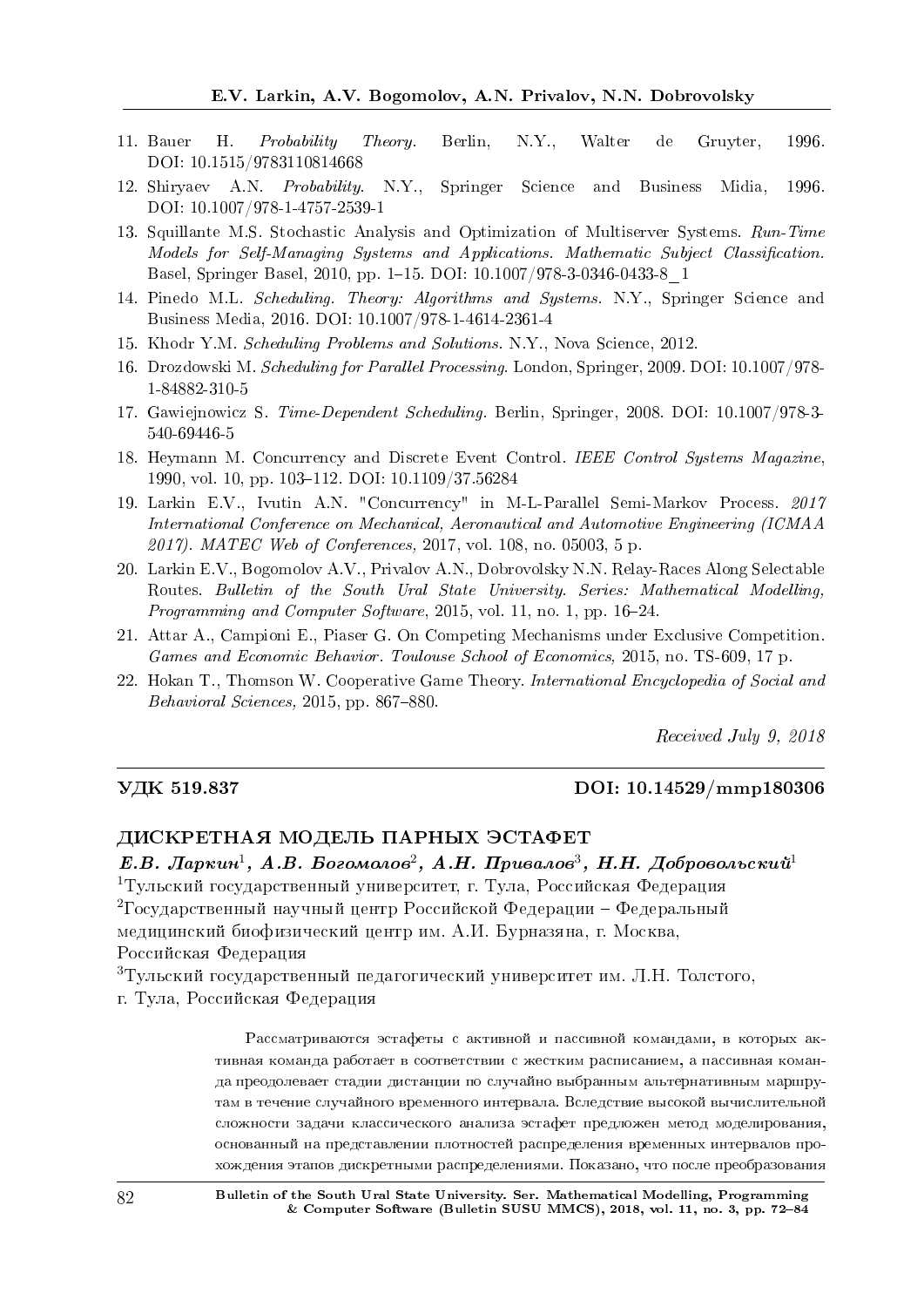плотностей распределения временных интервалов в дискретные распределения задача анализа эстафет сводится к задаче анализа парных жестких расписаний.

Разработаны метод дискретизации композиции плотностей распределения с оценкой ошибки дискретизации и рекурсивная процедура анализа эстафет с жестким расписанием с расчетом суммы штрафа. Показано, что штраф зависит от разности номеров этапов, которые команды преодолевают в текущий момент, и стратегии, которую активная команда реализует в течение эстафеты.

 $K$ лючевые слова: эстафета; полумарковский процесс; дистанция; этап; марш $p$ ит; дискретизация; расписание; распределенный штраф.

## $J$ итература

- 1. Valk, R. Concurrency in Communicating Object Petri Nets / R. Valk // Concurrent Object-Oriented Programming and Petri Nets.  $-2001$ .  $- P$ . 164–195.
- 2. Chatterjee, K. Simple Stochastic Parity Games / K. Chatterjee, M. Jurdzinski, T. Henzinger  $//$  Lecture Notes in Computer Science.  $-2003. -V. 2803. -P. 100-113.$
- 3. Eisentraut, C. Concurrency and Composition in a Stochastic World / C. Eisentraut, H. Hermanns, L. Zhang  $//$  CONCUR 2010-Concurrency Theory.  $-2010$ .  $- P. 21-39$ .
- 4. Wooldridge, M. An Introduction to Multi-Agent Systems / M. Wooldridge. Chichester, John Wiley and Sons, 2009.
- 5. Ivutin, A.N. Simulation of Concurrent Games / A.N. Ivutin, E.V. Larkin // Вестник ЮУрГУ. Серия: Математическое моделирование и программирование.  $-2015. - T. 8$ .  $N<sup>0</sup>$  2. - C. 43-54.
- 6. Larkin, E.V. Simulation of Relay-Races / E.V. Larkin, A.N. Ivutin, V.V. Kotov, A.N. Privalov // Вестник ЮУрГУ. Серия: Математическое моделирование и программирование.  $2016. - T. 9, N<sup>o</sup> 4. - C. 117-128.$
- 7. Jiang, Q. Event-Driven Semi-Markov Switching State-Space Control Processes / Q. Jiang, H.-S. Xi, B.-Q. Yin // IET Control Theory and Applications.  $-2012$ .  $- V. 6$ ,  $\mathbb{N}^2$  12. P. 1861-1869.
- 8. Yang, T. Time-Varying Gain-Scheduling-Error Mean Square Stabilisation of Semi-Markov Jump Linear Systems / T. Yang, L. Zhang, X. Yin // IET Control Theory and Applications.  $-2016. - V. 10, N$  11.  $- P. 1215-1223.$
- 9. Korolyuk, V. Semi-Markov Random Evolutions / V. Korolyuk, A. Swishchuk. N.Y.: Springer Science and Buseness Media, 1995.
- 10. Limnios, N. Discrete-Time Semi-Markov Random Evolutions and Their Applications / N. Limnios, A. Swishchuk // Advances in Applied Probability. - 2013. - V. 45,  $\mathbb{N}$  1. -P. 214-240.
- 11. Bauer, H. Probability Theory / H. Bauer. Berlin; N.Y.: Walter de Gruyter, 1996.
- 12. Shiryaev, A.N. Probability / A.N. Shiryaev.  $-N.Y.:$  Springer Science and Business Media, 1996.
- 13. Squillante, M.S. Stochastic Analysis and Optimization of Multiserver Systems / M.S. Squillante // Run-Time Models for Self-managing Systems and Applications. Mathematic Subject Classification. – Basel: Springer Basel,  $2010.$  – P. 1–15.
- 14. Pinedo, M.L. Scheduling. Theory: Algorithms and Systems / M.L. Pinedo. N.Y.: Springer Science and Business Media, 2016.
- 15. Khodr, Y.M. Scheduling Problems and Solutions / Y.M. Khodr. N.Y.: Nova Science, 2012.

Вестник ЮУрГУ. Серия «Математическое моделирование и программирование» (Вестник ЮУрГУ ММП). 2018. Т. 11, № 3. С. 72-84